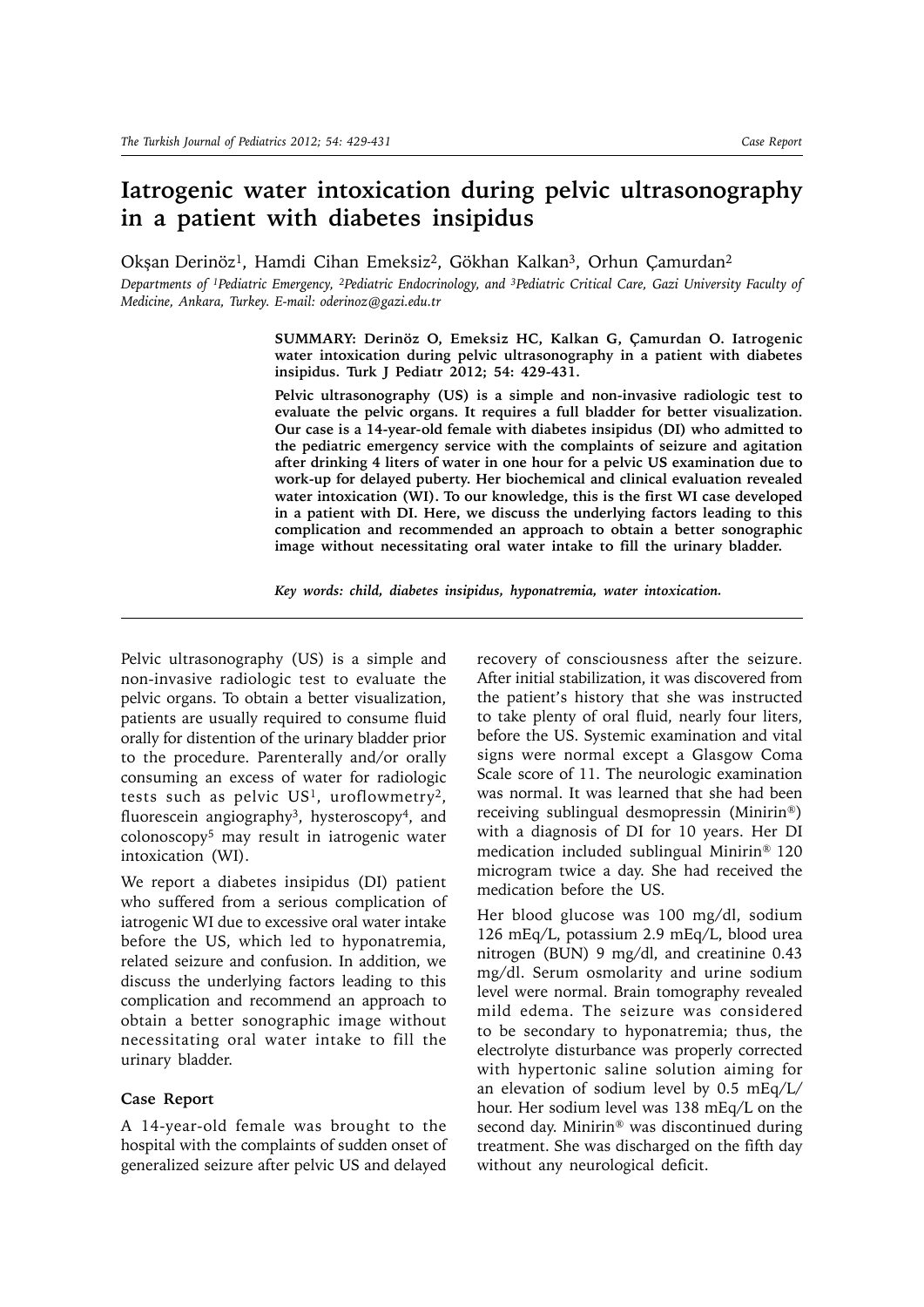## **Discussion**

Pelvic US is a simple and non-invasive radiologic test. Before sonography, adequate fullness of the bladder improves the quality of imaging. However, there is not enough information in the literature regarding the amount of liquid that has to be received before US. Considering the routine slogan ˝more water, better image!˝ stated by staff to patients without any investigation of preexisting diagnoses can lead to uncontrolled water intake. Consumption of a large volume of parenteral/ oral water within a short time may exceed the renal excretion capacity of kidneys and therefore may cause iatrogenic WI, leading to dilutional hyponatremia6.

Clinical findings may vary depending on the sodium level and the rapidity of the onset. Neurological symptoms may emerge when an acute decrease in serum sodium level occurs below 120 mEq/L7. Furthermore, severe hyponatremia (<110 mEq/L) can cause cytotoxic brain edema that may result in transient neurological impairment such as confusion and seizures6.

Consideration of a treatment strategy in WI depends on the cause and degree of hyponatremia and the rapidity of its onset. When hyponatremia occurs secondary to fluid overload, then fluid restriction is the mainstay of treatment. The correction rate of the hyponatremia depends on the occurrence of neurological symptoms. Patients with mild hyponatremia usually require only water restriction and a close follow-up. Hyponatremia can be corrected by administration of 1 to 2 ml/ kg/h of hypertonic saline (3% NaCl)7. Too rapid a correction of serum sodium concentration should be avoided to prevent the occurrence of neurological sequelae, referred to as 'central pontine myelinolysis'. The co-administration of a loop- diuretic can be beneficial by enhancing free water excretion<sup>1</sup>.

Among healthy subjects, WI was reported in psychogenic polydipsia, diarrhea, marathon runners, abused children, young soldiers with heat-stroke, and with drug use such as desmopressin8,9 . Desmopressin is the first-line agent for treatment of central DI, and its most common complication is WI and hyponatremia. The risk of hyponatremia can be reduced by careful dose titration when starting therapy and

by close monitoring of serum osmolarity and sodium concentration during the follow-up<sup>9</sup>.

To our knowledge, a total of 9 WI cases due to US procedure have been described so far1. The WI case we report herein differs from the others by its occurrence in a patient with DI. In conclusion, to prevent WI, excessive water intake before US should be avoided by careful instruction, particularly in DI patients. In addition, considering the points below may be helpful:

- 1. The initiation of water consumption right after Minirin® intake facilitated our patient's WI. Therefore, additional factors such as drug ingestion time during the day (i.e., evening, morning), route of administration (i.e., oral, sublingual, intranasal, etc.), and accompanying systemic disease (i.e., renal disease), which affect the pharmacodynamics of desmopressin, should be born in mind, particularly in DI patients.
- 2. On maintaining normal water balance, the DI patient does not differ from a healthy individual if he/she receives desmopressin regularly at an instructed suitable dose. However, in case of excess water consumption, especially in a short time period, the DI patient even under treatment with a suitable dose of desmopressin might be more susceptible to WI than a healthy subject owing to the long half-life and potency of desmopressin in comparison to anti-diuretic hormone (ADH). Therefore, we suggest that it would be sufficient to consume nearly 1 liter of water before the procedure to distend the bladder.
- 3. Waiting for the bladder to fill naturally without rapid intake of excessive water or filling the bladder retrogradely by means of a urinary catheter instead may be safer approaches.
- 4. Before instructing the patients to consume excess fluid, physicians should inquire about preexisting diagnoses.

## **REFERENCES**

- 1. Camkurt MA, Coskun F, Aksu NM, Akpinar E, Ay D. Iatrogenic water intoxication after pelvic ultrasonography imaging. Am J Emerg Med 2010; 28: 385.e1-385.e3.
- 2. Vishwajeet S, Aneesh S. Water intoxication leading to hyponatremia and seizures: a rare complication of uroflowmetry. Int Urol Nephrol 2005; 37: 275-276.